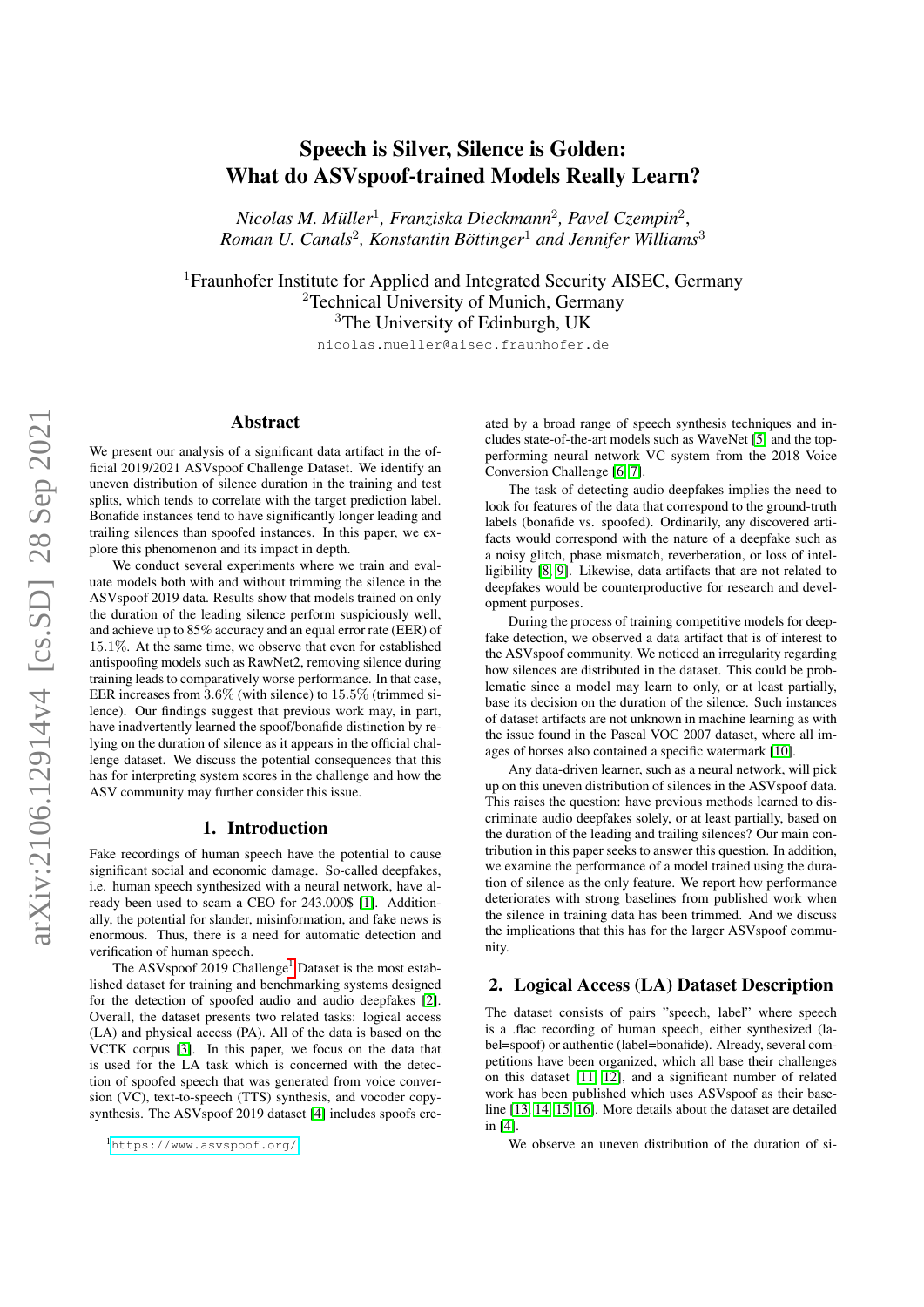Figure 1: The duration of the leading + trailing silence per attack ID in the LA part of ASVspoof 2019. The blue bar visualizes the average silence duration in seconds for bonafide data, while the red shows the different attacks with their attack ID on the x-axis. The error bars highlight the standard deviation and the red horizontal line displays the average silence duration over all malicious attacks.

(a) The average silence duration in seconds per audio file for the data split 'train'.



(b) This plot shows the average silence duration in seconds per audio file for the data split 'dev'.



(c) This plot shows the average silence duration in seconds per audio file for the data split 'eval'.

<span id="page-1-0"></span>

lences in the ASVspoof 2019 dataset. Figure [1](#page-1-0) visualizes this for each of the three data splits 'train', 'dev', 'eval'. The duration of the silence in the LA data seems to be a very informative feature to tell apart the bonafide (blue) and spoof (red) samples. The bonafide samples have much longer silences than many of the attacks. This is reasonable since the attacks are created by text-to-speech (TTS) systems, which are usually designed such that there is no leading or trailing silence in the output. In fact, silences are usually trimmed from TTS training data, since arbitrary silences introduce uncertainty into the TTS training process.

# 3. Model Descriptions

In order to evaluate this phenomenon further, we implement the following models, which we use to empirically determine the amount of information contained in the dataset's silence.

### <span id="page-1-1"></span>3.1. Our Baselines

First, we implement a random baseline, which has no trainable parameter and scores new samples with a random scalar  $\lambda \in$ [0, ..., 1]. We expect this model to yield an EER of 50% on any given dataset or task. Additionally, we implement a fully connected neural network (FCNN) with two hidden layers of size 128, ReLU activation, 10% Dropout, and a single output neuron with sigmoid activation. This simple model serves as a baseline for more advanced learners.

### 3.2. Established Models

We implement three models, a Deep Residual Network, an LSTM, and a CNN-GRU model. These models are more powerful than the previously employed linear model and achieve an EER of up to 5.87%. Note that we train only on the 'train' split, not on the 'dev' split. Note that all models except 'RawNet2' accommodate variable-length input.

ResNet. This model is a deep residual pre-activation network similar to [\[14\]](#page-4-13). It consists of a stack of four residual layers, each of which consists of two stacks of batch-norm, leakyrelu, and a two-dimensional convolutional network. We use a kernel size of  $(3, 3)$ , stride of  $(1, 1)$  and padding of  $(1, 1)$ . Since these configurations do not shrink the spatial dimensions, each ResNet block employs AveragePooling along the feature dimension, preserving time dimension (i.e. kernel size of  $(3, 1)$ ). After the last ResNet block, we reshape the output to shape  $(B, L, F)$  where B is the batch-size, L is the length of the time dimension, and  $F$  is the flattened feature vector. Finally, two dense layers compress this into  $(B, L, 1)$ , which is aggregated via *mean* along the time axis and yields a single logit  $\lambda \in \mathbb{R}$  per element in the mini-batch.

CNN. This model closely follows the architecture presented in [\[17\]](#page-5-1), and consists of a stack of convolutional layers with (3,3) kernels, each with batch-norm and ReLU activation, followed by a Gated Recurrent Network. The CNN output is reshaped to conserve the time dimension (i.e. aggregating channel and feature dimension) and fed into a three-layer GRU, whose outputs are fed into two linear layers with 50% dropout. The final linear layer has a single output neuron, followed by sigmoid activation. These linear layers classify each feature-frame separately, and the result is aggregated via mean over the time dimension and finally activated via the sigmoid function.

LSTM. This model follows [\[18\]](#page-5-2), and consists of a threelayered, bi-directional LSTM with 10% percent dropout and 256 hidden neurons. The output of the LSTM is fed into a linear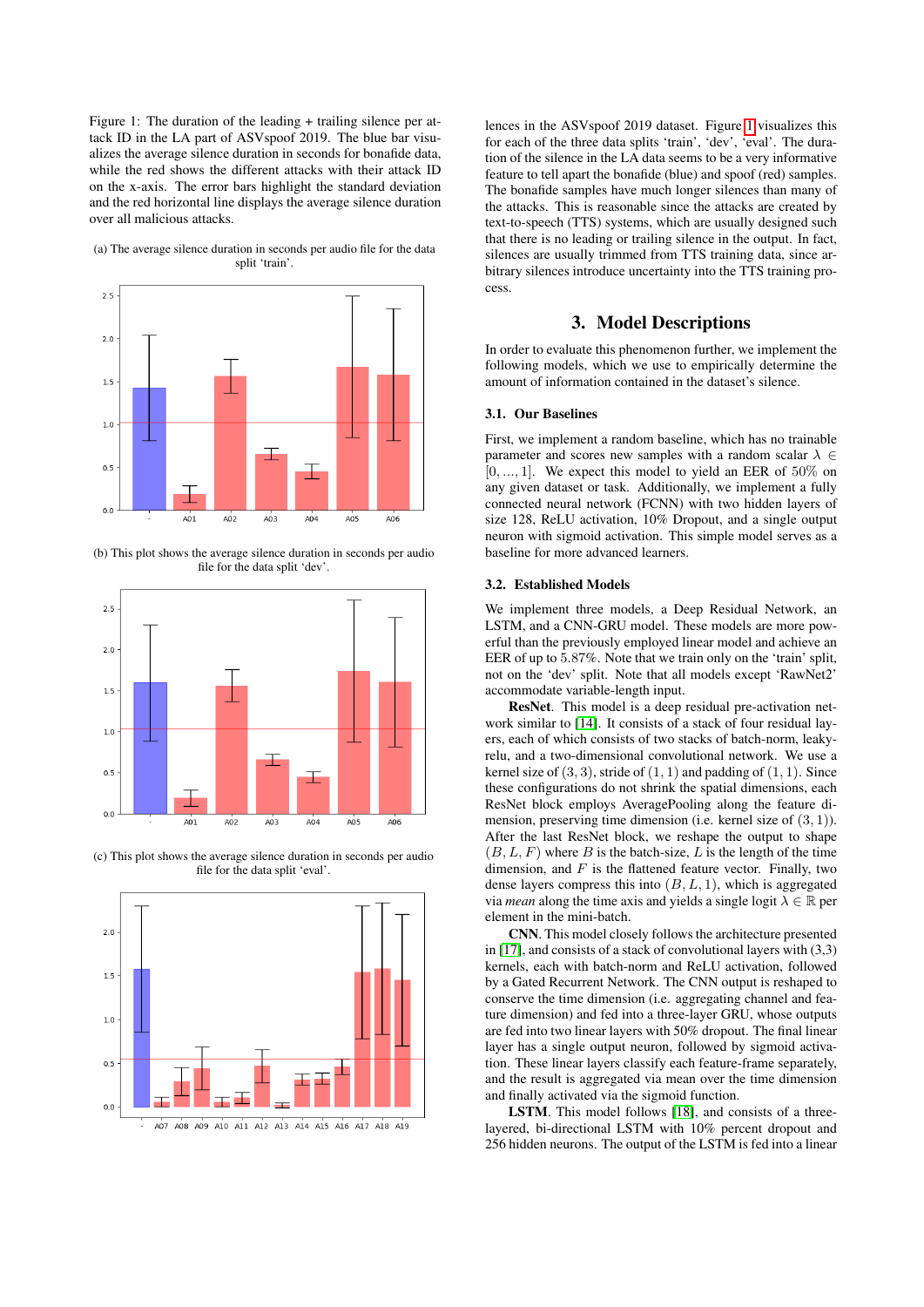<span id="page-2-1"></span>Table 1: The results of training a dense neural network on only the *duration* of leading silence, compared against a random baseline. The network is able to significantly outperform the random baseline (see test EER, highlighted in blue). Results for the 2021 data (Deepfake and Logical Access) are copied verbatim from the submission platform (*progress* phase).

| Model                 | Dev EER                         | Eval EER                        | TA21  | DF21  |
|-----------------------|---------------------------------|---------------------------------|-------|-------|
| <b>FCNN</b><br>Random | $31.09\pm3.8$<br>$50.0 \pm 0.0$ | $15.12\pm0.1$<br>$50.0 \pm 0.0$ | 19.93 | 17.42 |

projection layer, which has a single output neuron. We take the mean overall outputs along the time dimension, which yields a single logit  $\lambda \in \mathbb{R}$ . Finally, we apply sigmoid activation to match the targets  $\in [0, 1]$ .

RawNet2. This model [\[19\]](#page-5-3) is a state-of-the-art convolutional/residual neural network using raw features as input. This means that the audio is not transformed to spectogram, but that the waveform (16000 samples per second) is supplied to the model directly, which then employs stacks of convolutional layers to extract higher-level features. This model is an official baseline for the ASVspoof 2021 challenge. We use the source code provided by the authors.

# 4. Experimental Design

### 4.1. Training setup

We train our models on the 'train' split, and evaluate their performance both on the 'dev' and 'eval' split. We implement the models in Python 3.8 using PyTorch and run the experiments on an Nvidia A100 GPU. We train the models for 50 epochs each with a learning rate of 0.001, using the Adam Optimizer [\[20\]](#page-5-4) with a weight-decay of  $1e^{-6}$ . No early stopping is employed. We standard-normalize our features (subtracting the mean and dividing by the standard deviation) and use binary cross-entropy loss.

### 4.2. Baseline Silence Features

In order to evaluate the impact of the leading silence, we train the FCNN described in Section [3.1](#page-1-1) on the ASVspoof 2019 dataset, but extract only a single feature: The duration of the leading silence in seconds. If there really is information contained in just the *duration* of the silence, we expect the FCNN to outperform the random baseline, i.e. obtain EER less than 50%. Section [5.1](#page-2-0) presents the results.

### <span id="page-2-2"></span>4.3. Silence Trimming and CQT-Features

Additionally, we use three stronger models, a Deep Residual Network (ResNet), an LSTM and a CNN-GRU model (c.f. Section [3.1\)](#page-1-1) in combination with CQT features [\[21\]](#page-5-5), and train them with and without access to the audio silence. More specifically, we employ two different pre-processing techniques:

• Time-wise subselection: The first pre-processing technique is dubbed 'time-wise subselection'. If enabled  $(t > 0)$ , it returns a random subsection of the audio of duration  $t$ . For each epoch, a new random selection is returned. If  $t = -1$ , this pre-processing technique is disabled and the audio remains unchanged. We test two settings:  $t = 2.4s$  and  $t = -1$ . For  $t = 2.4s$ , a randomly chosen slice of duration 150 (since  $150*0.016s = 2.4s$ ) from the audio is returned (where the hop size is 0.016 seconds). This has, among others, the effect that the model does not have consistent access to the audio silence.

• Trim Silence. The second pre-processing technique trims, if enabled, the silence of all audios before returning them to the model. We use the librosa [\[22\]](#page-5-6) library for this and employ librosa.effects.trim with a *ref db* of 40 as a threshold to get the duration of the leading silence.

We train these models with four possible combinations of the two data augmentation techniques (time-wise subselection, and silence trimming). These combinations yielded twelve configurations. We run each of these two times, resulting in training 24 models in total. We expect to see a deterioration in EER if indeed the duration of the silence leaks significant information w.r.t. the target label. Results are presented in Section [5.2.](#page-3-0)

In another version of this experiment, we repeat the previous trial, but remove the silence only from the evaluation data. More specifically, we train a model on the unmodified 'train' split of ASVspoof 2019 with full access to the original audio, i.e. *with* access to the silences. We then evaluate the model on two versions of the 'eval' split: First, we evaluate it on the unchanged evaluation data. Second, we test it on the evaluation data wherein the leading and trailing silence had been truncated. Results are presented in Section [5.2.](#page-3-0)

#### 4.4. Silence Trimming and RawNet2

Additionally, we integrated RawNet2 [\[19\]](#page-5-3), one of the official ASVspoof2021 baselines, into our test setup. Since it uses *feature subselection* by design ( $t = 4s$ ), we skip the configuration  $t = -1$ , but evaluate only the impact of silence trimming. We train the model for 50 epochs and three times for each configuration and present the results in Section [5.3.](#page-3-1)

## 5. Results and Analysis

### <span id="page-2-0"></span>5.1. Baseline Results

Table [1](#page-2-1) shows the results when training the FCNN only on the *duration* of the leading silence. The data is averaged over four individual runs, and shown with standard deviation. Our very simple model substantially outperforms the random baseline, and achieves a respectable 15.12% EER on the test set (vs. 50% EER of the random baseline), using only a single feature as input: the duration of the leading silence (i.e. only a single, scalar input). Observe how the EER differs between the 'dev' and 'eval' dataset (31.09% vs 15.12%). This is because the 'eval' dataset has a larger number of attacks where the duration of the silence clearly indicates the label (A07-A16), c.f. Figure [1c.](#page-1-0) Note that this phenomenon occurs also for the 2021 dataset (both for the 'LA' and 'deepfake' dataset), where the FCNN trained only on the duration of the audio silence significantly beats the 50% EER threshold (we obtain 19.93% and 17.42% EER during the *progress* phase, c.f. Table [1\)](#page-2-1).

More powerful deep learning models which use MFCC [\[23,](#page-5-7) [24\]](#page-5-8) or CQT [\[21\]](#page-5-5) features achieve around 4.0-7.0% EER, c.f. Section [5.2](#page-3-0) and [\[14\]](#page-4-13). While this is a significant improvement compared to an EER of 15.12%, we suspect that these deep learning models use the duration of the leading and trailing silence to discriminate the audio files nevertheless.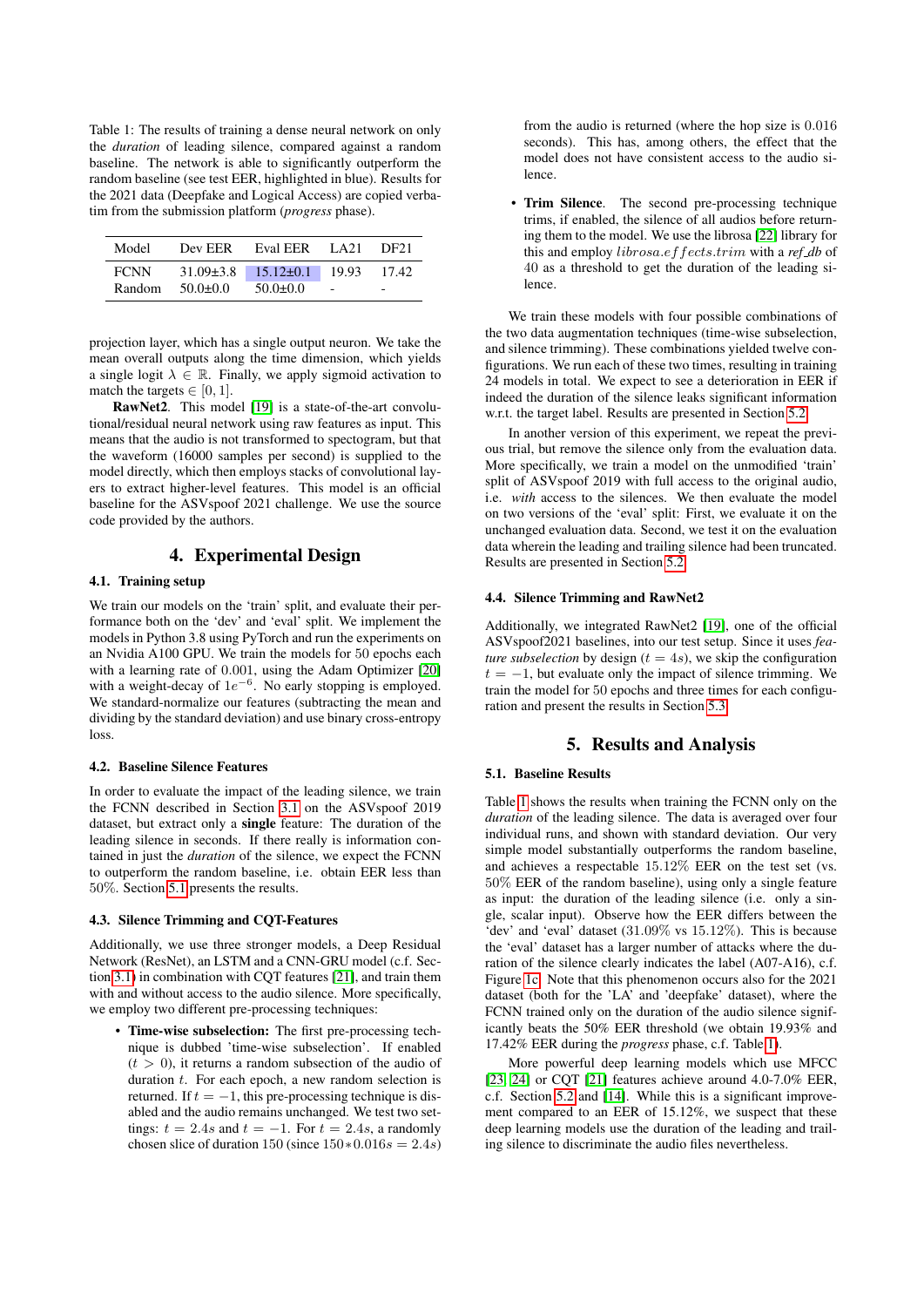<span id="page-3-2"></span>Table 2: Three Deep Learning Models are trained on the ASVspoof 2019 'train' split and evaluated on both 'dev' and 'eval', each with four different configurations of data augmentation. For each model, the test EER is lowest (blue box) when the data augmentation allows consistent access to the audio silence.

| Model       | Trim Sil. | Subsel. | Dev EER        | Eval EER        |
|-------------|-----------|---------|----------------|-----------------|
| ResNet      | False     | $-1$    | $7.08 \pm 1.5$ | $5.87 \pm 1.8$  |
| ResNet      | False     | 2.4s    | $1.66 \pm 0.4$ | $24.68 \pm 2.2$ |
| ResNet      | True      | $-1$    | $8.83 \pm 7.6$ | $27.23 \pm 3.2$ |
| ResNet      | True      | 2.4s    | $1.83 \pm 0.1$ | $29.13 \pm 1.6$ |
| <b>CNN</b>  | False     | $-1$    | $0.15 \pm 0.1$ | $7.48 \pm 0.6$  |
| <b>CNN</b>  | False     | 2.4s    | $0.61 \pm 0.2$ | $20.02 \pm 0.9$ |
| <b>CNN</b>  | True      | $-1$    | $0.68 \pm 0.4$ | $26.27 \pm 3.5$ |
| <b>CNN</b>  | True      | 2.4s    | $0.34\pm0.1$   | $25.47\pm0.9$   |
| <b>LSTM</b> | False     | $-1$    | $0.84 \pm 0.5$ | $8.33 \pm 1.2$  |
| <b>LSTM</b> | False     | 2.4s    | $4.50 \pm 0.2$ | $19.05 \pm 0.6$ |
| <b>LSTM</b> | True      | $-1$    | $6.21 \pm 0.7$ | $27.28 \pm 1.4$ |
| <b>LSTM</b> | True      | 2.4s    | $6.44 \pm 1.2$ | $25.62 \pm 0.4$ |

### <span id="page-3-0"></span>5.2. Results for Silence Trimming and CQT-Features

This section presents the results of the experiment described in [4.3,](#page-2-2) where we train models from Section [3.1](#page-1-1) both with and without access to the audio silence. Table [2](#page-3-2) presents the individual results.

Note that there is a single configuration of pre-processing steps where the model has the chance to consistently exploit the information contained in the duration of the leading silence: Subselection *t = -1* and *Trim Silence = False*. For all models, this configuration considerably outperforms all other configurations: The models net an EER of 5.87%, 7.48%, and 8.33% (blue boxes) when they have reliable access to the leading silence. In the other three scenarios, they never achieve more than 19.05% EER. This is less than what the very basic singlefeature dense network in Section [5.1](#page-2-0) achieved. This strongly hints at the fact that the models draw considerable, if not most of their discriminatory power from either the duration of the silence or the silence itself.

We observe the same phenomenon when trimming silence only from the evaluation data (c.f. Table [3\)](#page-3-3): When removing the silences from the eval dataset, EER increases from 7.35% to over 35.32%. This again strongly hints at the fact that the bulk of information w.r.t the target label is contained in the silence.

#### <span id="page-3-1"></span>5.3. Results for RawNet2 on ASVspoof 2021

Table [4](#page-3-4) presents the results when evaluating RawNet2, one of the ASVspoof 2021 baselines. We observe the same phenomenon as in previous experiments: When the model has access to the audio silences during training (i.e. *Trim Silence = False*), EER is low (3.61%). When *Trim Silence = True*, the EER of the 2019 'eval' data increases by a factor of five to an absolute value of 15.50%.

Additionally, we evaluate the models on the 2021 DF and  $LA$  datasets<sup>[2](#page-3-5)</sup>. We observe the same trend when we submit the model's scores to the CodaLab submission platform during the *progress* phase, c.f. Table [4:](#page-3-4) For both the DF and the LA task, trimming the silence during training severely degrades model performance (EER increases from 6.28% to 20.79% for the

<span id="page-3-3"></span>Table 3: An LSTM model trained with leading + trailing silence, evaluated on the 2019 'eval' data, with and without trimming the silence from the evaluation data. Observe how removing the silences increases EER by 500%.

|                            | Model Name Trim Sil. Eval Eval EER |                                            |
|----------------------------|------------------------------------|--------------------------------------------|
| <b>LSTM</b><br><b>LSTM</b> |                                    | False $7.35 + 1.3$<br>True $35.32 \pm 3.8$ |

<span id="page-3-4"></span>Table 4: RawNet2[\[19\]](#page-5-3), one of the baselines of the ASVspoof 2021 challenge, trained with and without access to the audio silence. Results averaged over three runs. Removing silence from the Training set prevents the model from using the duration of the silence in the eval set as cue. Consequently, 2019 'eval' EER deteriorates by about 500%. The same phenomenon can be observed for the 2021 data from the Deepfake (DF) and Logical Access (LA) track (EER values copied as is from CodaLab submission website during the *progress* phase on July 7th, 2021).

| Model               | Trim Sil. | EER Eval-19    | DF-21 | $LA-21$ |
|---------------------|-----------|----------------|-------|---------|
| RawNet <sub>2</sub> | False     | $3.61 \pm 1.2$ | 6.28  | 10.38   |
| RawNet <sub>2</sub> | True      | $15.50 + 5.2$  | 20.79 | 27.39   |

deepfake, and 10.38% to 27.39% for the LA part). We observe that suspiciously much information is contained in the audio silence, without which model performance degrades significantly.

#### 5.4. Duration of Silence as an Auxiliary Feature

Finally, we try supplying the duration of leading + trailing silence as a feature to our models in order to see if this might improve performance. More specifically, we supply the duration of the silence during both training and testing to our CNN, LSTM, and ResNet models, *without* trimming the audio's silence, so the information on the duration of the silence is explicit but redundant. However, we are unable to observe any improvements in EER. We presume that the models are able to extract the duration of the silence easily enough on their own, such that there is no benefit in providing it manually.

### 6. Discussion: Silence in Spoofing-Detection

We shortly discuss silence in spoofing-detection datasets such as ASVspoof. Silence usually has (imperceptible) properties and characteristics, and includes faint background noises, artifacts from the microphone used, etc. Thus, silence in a digital recording is represented by a series of non-zero scalar values of low magnitude. It is reasonable to assume that a TTS system will not be able to fake silence perfectly, so silence can be legitimately used to classify audio recordings into spoof/bonafide. Thus, in general, it is permissible for recordings in a dataset such as ASVspoof to include leading and trailing silence.

What is problematic, however, is a very uneven distribution of silence. As we show in Figure [1,](#page-1-0) the mere *duration* of silence strongly hints at the ground-truth label. In this case, the model learns classification not due to the properties and characteristics of the silence itself, but due to its *duration* (c.f. Table [1\)](#page-2-1). Thus, if silence is to be included in the dataset, it should be distributed evenly between the bonafide and spoofed instances.

<span id="page-3-5"></span> $2$ We evaluate the 2021 data only for exemplifying the silence issue and not because this is a system submission to the challenge.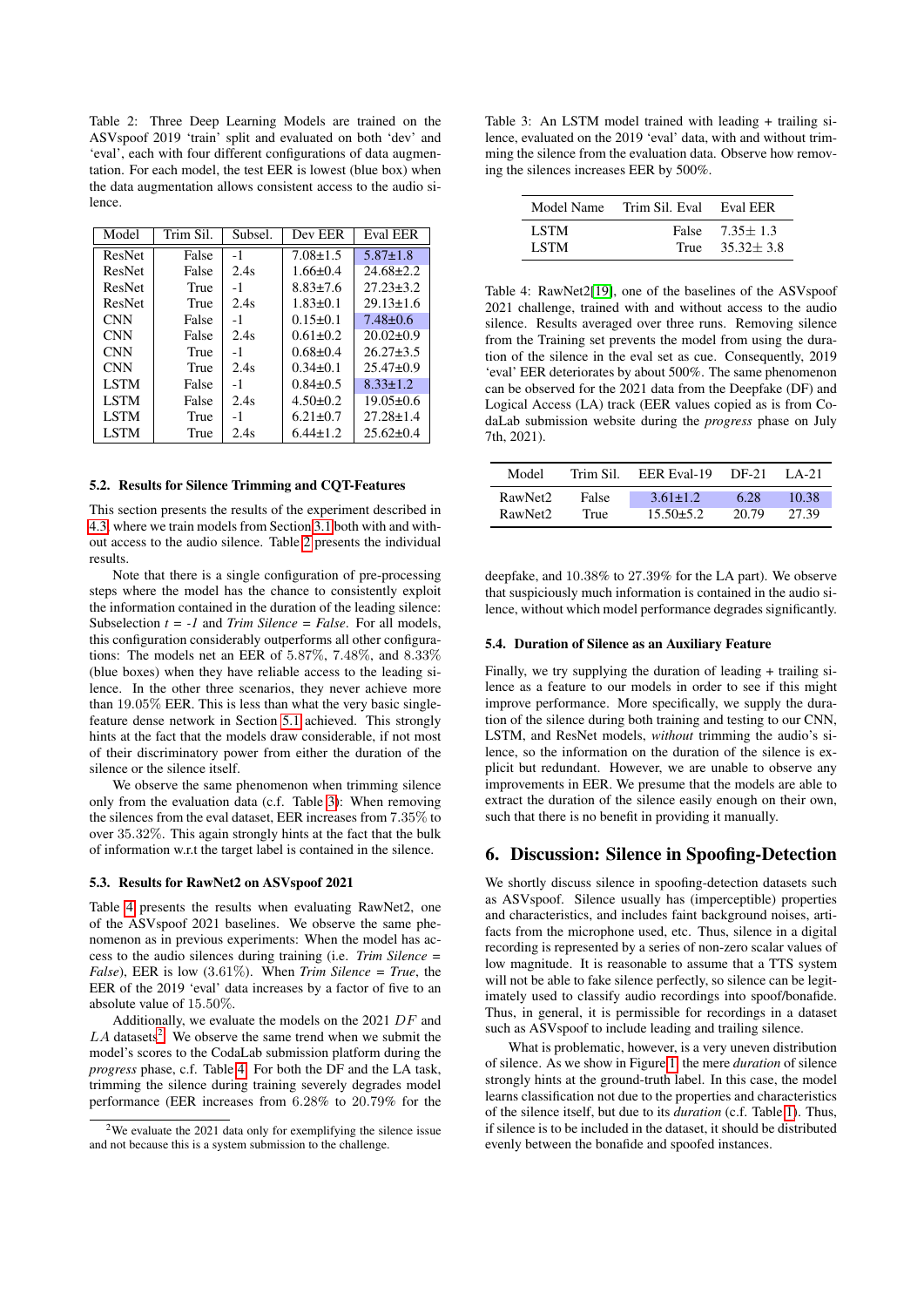# 7. Related Work

There is some previous work that examines the impact of silence in ASVspoof. For example, [\[15\]](#page-4-14) find that the duration of silence in the PA part of ASVspoof 2019 differs between bonafide and spoof data. Additionally, [\[25\]](#page-5-9) performed an analysis of silence injection as well as silence padding. In particular, they found that silence padding correlated with bonafide vs. spoofed ground truth labels. Their work focused on how silence (both injected and original padding) affects the performance of systems such as Gaussian mixture models (GMMs) and support vector machines (SVMs). While the analysis is insightful, they did not re-evaluate top-performing systems from the challenge or examine silence as a standalone feature and that is what is addressed in this paper.

# 8. Conclusion

We have examined the data that was used in the Logical Access (LA) task of the ASVspoof 2019 Challenge with respect to the distribution of leading and trailing silences. We demonstrated that simply the *duration* of the silence provides the deep learning models with considerable information about the bonafide vs. spoof labels. When the leading and trailing silences are removed, performance deteriorates for strong models that were published in related work, including ResNet, LSTM, and CNN-GRU. Our experiments indicate that models trained on the original ASVspoof 2019 LA dataset may learn to classify bonafide vs. spoof speech audio primarily based on the duration of the silence. Understandably, this may not be what the ASVspoof Challange organizers had intended, and it could potentially inhibit progress in this very important research

Since a lot of related work uses ASVspoof as a benchmark, it may be necessary to take appropriate steps. A simple solution may be to publish a second version of the dataset, where the leading silence has been removed via the Python librosa library or a forced aligner such as the Montreal Forced Aligner (MFA) [\[26\]](#page-5-10). Another possible remedy is to add more training, development, and evaluation examples such that the duration of the leading silence is balanced between bonafide vs. spoof labels, as well as attack types.

We have shown that the presence/absence of leading and trailing silence in speech audio is sufficient to significantly change the EER performance of various types of models in the ASVspoof 2019 Challenge. Preliminary results indicate that this extends to the ASVspoof 2021 datasets. We suspect that techniques from previous work may learn to classify audio mostly based on the duration of the silence. This makes generalization complicated.

### 9. References

- <span id="page-4-0"></span>[1] A voice deepfake was used to scam a ceo out of \$243,000. [https://www.forbes.](https://www.forbes.com/sites/jessedamiani/2019/09/03/a-voice-deepfake-was-used-to-scam-a-ceo-out-of-243000) [com/sites/jessedamiani/2019/09/03/](https://www.forbes.com/sites/jessedamiani/2019/09/03/a-voice-deepfake-was-used-to-scam-a-ceo-out-of-243000) a-voice-deepfake-was-used-to-scam-a-ceo-out-of-of Belected Topics in Signal Processing, 14, 2020. (Accessed on 08/16/2021).
- <span id="page-4-1"></span>[2] Junichi Yamagishi, Massimiliano Todisco, Md Sahidullah, Hector Delgado, Xin Wang, Nicolas Evans, Tomi ´ Kinnunen, Kong Aik Lee, Ville Vestman, and Andreas Nautsch. Asvspoof 2019: The 3rd automatic speaker verification spoofing and countermeasures challenge database. 2019.
- <span id="page-4-2"></span>[3] Christophe Veaux, Junichi Yamagishi, Kirsten MacDon-

ald, et al. Superseded-cstr vctk corpus: English multispeaker corpus for cstr voice cloning toolkit. 2017.

- <span id="page-4-3"></span>[4] Xin Wang, Junichi Yamagishi, Massimiliano Todisco, Héctor Delgado, Andreas Nautsch, Nicholas Evans, Md Sahidullah, Ville Vestman, Tomi Kinnunen, Kong Aik Lee, et al. Asvspoof 2019: A large-scale public database of synthesized, converted and replayed speech. *Computer Speech & Language*, 64:101114, 2020.
- <span id="page-4-4"></span>[5] Aäron van den Oord, Sander Dieleman, Heiga Zen, Karen Simonyan, Oriol Vinyals, Alex Graves, Nal Kalchbrenner, Andrew Senior, and Koray Kavukcuoglu. Wavenet: A generative model for raw audio. In *9th ISCA Speech Synthesis Workshop*, pages 125–125.
- <span id="page-4-5"></span>[6] Tomi Kinnunen, Jaime Lorenzo-Trueba, Junichi Yamagishi, Tomoki Toda, Daisuke Saito, Fernando Villavicencio, and Zhenhua Ling. A spoofing benchmark for the 2018 voice conversion challenge: Leveraging from spoofing countermeasures for speech artifact assessment. In *Proc. Odyssey 2018 The Speaker and Language Recognition Workshop*, pages 187–194, 2018.
- <span id="page-4-6"></span>[7] Jaime Lorenzo-Trueba, Junichi Yamagishi, Tomoki Toda, Daisuke Saito, Fernando Villavicencio, Tomi Kinnunen, and Zhenhua Ling. The voice conversion challenge 2018: Promoting development of parallel and nonparallel methods. *arXiv preprint arXiv:1804.04262*, 2018.
- <span id="page-4-7"></span>[8] Zhizheng Wu, Eng Siong Chng, and Haizhou Li. Detecting converted speech and natural speech for anti-spoofing attack in speaker recognition. In *Thirteenth Annual Conference of the International Speech Communication Association*, 2012.
- <span id="page-4-8"></span>[9] Md Sahidullah, Tomi Kinnunen, and Cemal Hanilçi. A comparison of features for synthetic speech detection. 2015.
- <span id="page-4-9"></span>[10] Sebastian Lapuschkin, Stephan Wäldchen, Alexander Binder, Grégoire Montavon, Wojciech Samek, and Klaus-Robert Müller. Unmasking clever hans predictors and assessing what machines really learn. *Nature communications*, 10(1):1–8, 2019.
- <span id="page-4-10"></span>[11] Asvspoof 2019: Automatic speaker verification spoofing and countermeasures challenge. https://www.asvspoof.org/index2019.html. Accessed: 2021-06-11.
- <span id="page-4-11"></span>[12] Asvspoof 2021: Automatic speaker verification spoofing and countermeasures challenge. https://www.asvspoof.org/index2019.html. Accessed: 2021-06-11.
- <span id="page-4-12"></span>[13] Akash Chintha, Bao Thai, Saniat Javid Sohrawardi, Kartavya Bhatt, Andrea Hickerson, Matthew Wright, and Raymond Ptucha. Recurrent convolutional structures for audio spoof and video deepfake detection. *IEEE Journal*
- <span id="page-4-14"></span><span id="page-4-13"></span>
	- [14] Moustafa Alzantot, Ziqi Wang, and Mani B Srivastava. Deep residual neural networks for audio spoofing detection. *arXiv preprint arXiv:1907.00501*, 2019.
	- [15] Bhusan Chettri, Daniel Stoller, Veronica Morfi, Marco A Martínez Ramírez, Emmanouil Benetos, and Bob L Sturm. Ensemble models for spoofing detection in automatic speaker verification. *arXiv preprint arXiv:1904.04589*, 2019.